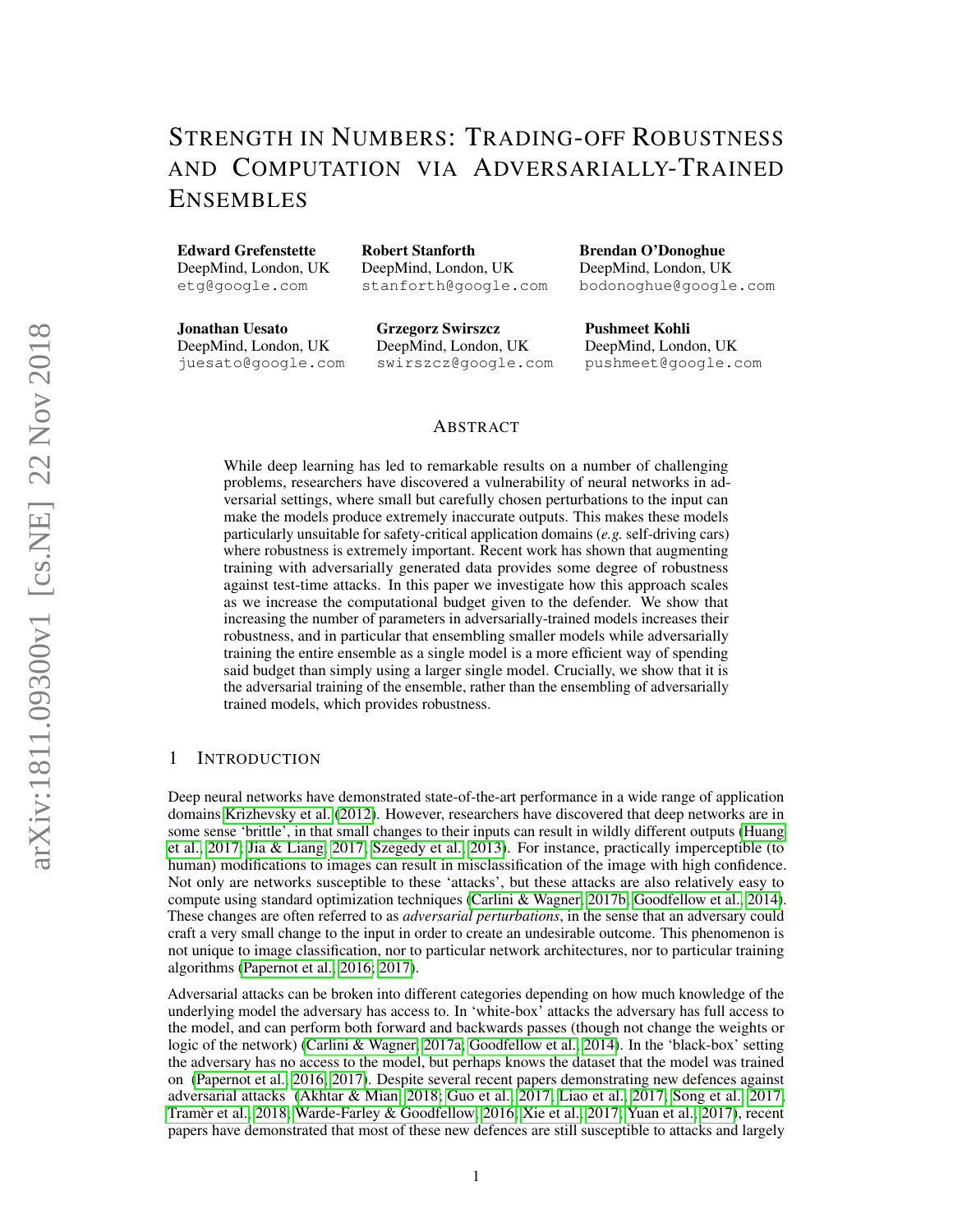just obfuscate the gradients that the attacker can follow, and that non-gradient based attacks are still effective [Uesato et al.](#page-9-4) [\(2018\)](#page-9-4); [Athalye et al.](#page-7-5) [\(2018a\)](#page-7-5).

Exploring Tradeoff of Computation and Robustness In many safety-critical application domains (*e.g.* self-driving cars), robustness is extremely important even if it comes at the cost of increased computation. This motivated the central question considered by this paper: *Is it possible to increase adversarial robustness of a classifier at the cost of increased computation?*

There are a number of possibilities to employ extra computation available at runtime. We can use a much larger model that requires more time to run, execute the original model multiple times and aggregate the predictions, or instead of using a single model, make predictions from a portfolio or ensemble of models. While researchers have proposed the use of portfolios and ensembles as a mechanism to improve adversarial robustness Abbasi & Gagné [\(2017\)](#page-9-5); [Thilo Strauss](#page-9-5) (2017), our experimental results indicate that stronger adversaries are able to attack the ensembles successfully.

Contributions In this paper, we study and analyze the trade-off of adversarial robustness and computation (memory and runtime). We propose the use of adversarial training of ensemble of models and through an exhaustive ablative analysis make the following empirical findings:

- increased computation and/or model size can be used to increase robustness,
- ensembles on their own are not very robust, but can be made robust through adversarial training where the ensemble is treated as a single model,
- adversarially trained ensembles are more robust than adversarially trained individual models requiring the same amount of parameters/computation

Related Work Recently, [Tramer et al.](#page-9-0) [\(2018\)](#page-9-0) investigated the use of ensembles for adversarial robustness. However, their goal and approach was quite different from the technique we are investi-gating. In [Tramer et al.](#page-9-0) [\(2018\)](#page-9-0), the authors generated adversarial perturbations using an ensemble of *pre-trained* models in order to transfer the example to another model during training. This procedure decouples adversarial example generation from the current model, and consequently the model being trained cannot simply 'overfit' to the procedure for generating adversarial examples, which they generally took to be single-step attack methods. The authors demonstrated strong robustness of the resulting trained model to black-box attacks. By contrast, in this paper we investigate using an ensemble of models as our predictive model, and we train the models using multi-step adversarial training. We show increased robustness to both black-box and white-box adversarial attacks using this strategy.

## 2 PRELIMINARIES

Here we lay out the basics of attacking a neural network by the generation of adversarial examples. Denote an input to the network as  $x \in \mathbb{R}^d$  with correct label  $\hat{y} \in \mathcal{Y} \subset \mathbb{N}$ , and let  $m_\theta : \mathbb{R}^d \to \mathbb{R}^{|\mathcal{Y}|}$  be the mapping performed by the neural network which is parameterized by  $\theta \in \mathbb{R}^p$ . Let  $L: \mathcal{Y} \times \mathbb{R}^{|\mathcal{Y}|} \to$  $\mathbb R$  denote the loss we are trying to minimize (*e.g.*, the cross-entropy). When training a neural network we seek to solve

<span id="page-1-0"></span>
$$
\text{minimize} \quad \mathbb{E}_{(x,y)\sim\mathcal{D}} \, L(\hat{y}, m_{\theta}(x)) \tag{1}
$$

over variable  $\theta$ , where  $\mathcal D$  is the data distribution. Given any fixed  $\theta$  we can generate (untargeted) adversarial inputs by perturbing the input x so as to *maximize* the loss. We restrict ourselves to small perturbations around a nominal input, and we denote by  $\beta$  this set of allowable inputs. For example, if we restrict ourselves to small perturbations in  $\ell_{\infty}$  norm around a nominal input  $x^{\text{nom}}$  then we could set  $\mathcal{B} = \{x \mid ||x - x^{\text{nom}}||_{\infty} \leq \epsilon\}$  where  $\epsilon > 0$  is the tolerance. A common approach for generating adversarial examples is projected gradient descent [Carlini & Wagner](#page-7-7) [\(2016\)](#page-7-7), *i.e.*, to iteratively update the input  $x$  by

<span id="page-1-1"></span>
$$
\tilde{x}^{k+1} = \Pi_{\mathcal{B}}(\tilde{x}^k + \eta \nabla_x L(y, m_\theta(\tilde{x}^k))),\tag{2}
$$

where typically  $x^0 = x + \epsilon$  for some noise  $\epsilon, \eta > 0$  is a step-size parameter and  $\Pi_B$  denotes the Euclidean projection on  $\beta$ . We add noise to the initial point so that the network can't memorize the training dataset and mask or obfuscate the gradients at that point [Uesato et al.](#page-9-4) [\(2018\)](#page-9-4); [Athalye](#page-7-5) [et al.](#page-7-5) [\(2018a\)](#page-7-5), in other words the added noise encourages generalization of adversarial robustness to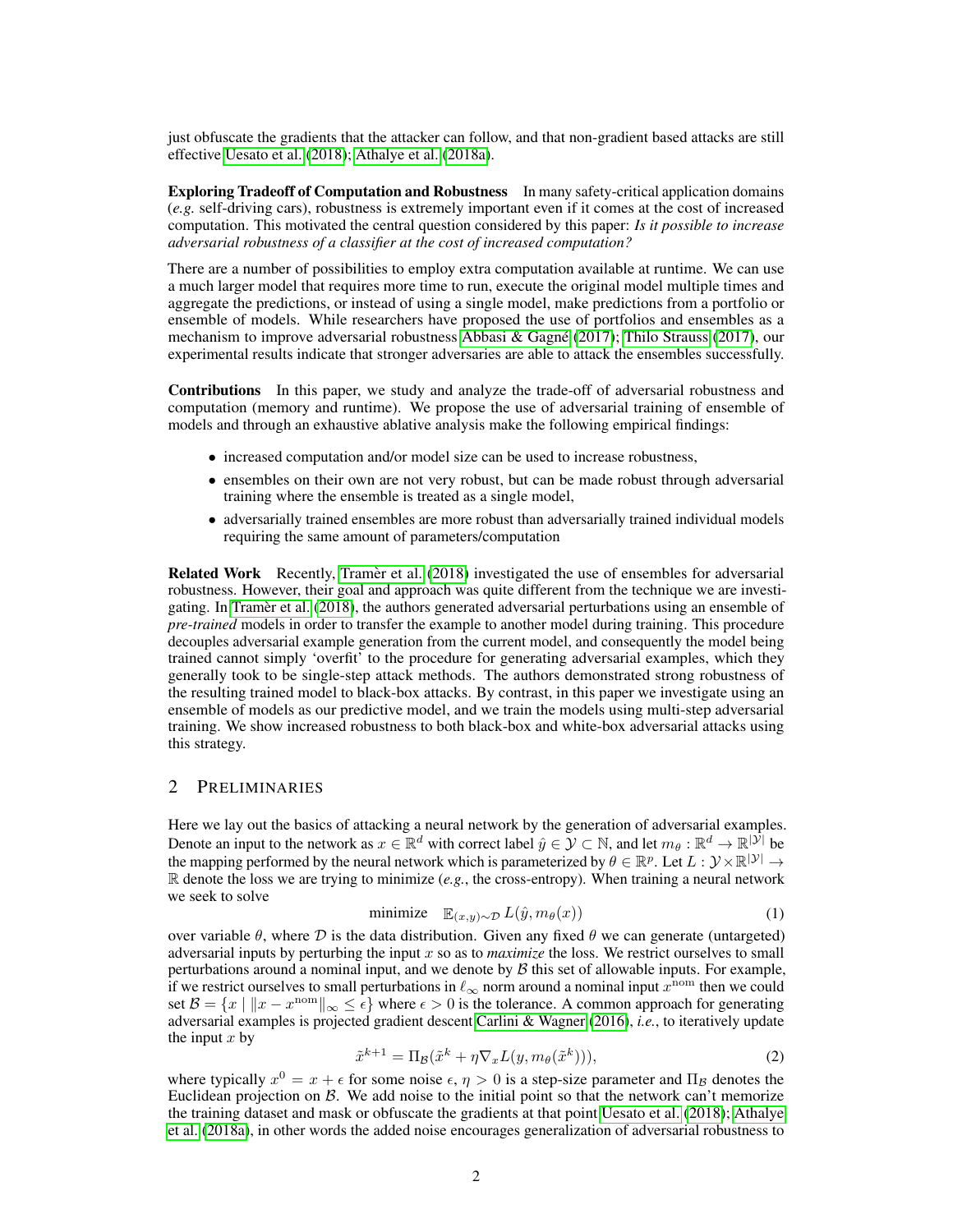the test dataset. If instead of using the gradient we just use the sign of the gradient then this is the fast-gradient-sign method [Goodfellow et al.](#page-7-1) [\(2014\)](#page-7-1). Empirically speaking, for most networks just a few steps of either of these procedures is sufficient to generate an  $\tilde{x}$  that is close to  $x^{nom}$  but has a different label with high confidence.

In this paper we are primarily concerned with the performance of ensembles of models when trained with *adversarial training* [Madry et al.](#page-8-8) [\(2017\)](#page-8-8). In adversarial training we train a network to minimize a weighted sum of two losses (where the relative weighting is a hyper-parameter). The first loss is the standard loss of the problem we are trying to solve on the normal training data, *e.g.*, the cross-entropy for a classification task. The second loss is the same function as the first loss, except evaluated on *adversarially generated data*, where typically the adversarial data is generated by attacking the network at that time-step. In other words we replace the problem in eq. [\(1\)](#page-1-0) with

<span id="page-2-0"></span>
$$
\text{minimize} \quad \mathbb{E}_{(x,y)\sim\mathcal{D}}(L(\hat{y}, m_{\theta}(x)) + \rho L(\hat{y}, m_{\theta}(\tilde{x}))) \tag{3}
$$

where  $\rho \ge 0$  is the weighting parameter and  $\tilde{x}$  is an adversarial example generated from x at model parameters  $\theta$  using, for example, the update in eq. [\(2\)](#page-1-1). This problem is usually approximated by sampling and minimizing the empirical expectation.

## 3 ADVERSARIALLY-TRAINED ENSEMBLES

In this section we lay out the basic strategy of using ensembles of models to increase robustness to adversarial attacks. The notion of ensemble used here simply involves taking  $k$  separatelyparameterized models and averaging their predictions. If the output of network  $i$  as a function of input x and with network parameters  $\theta_i$  is given by  $p(\cdot|x, \theta_i) = m_{\theta_i}(x)$ , then the output of the ensemble is

$$
p(y|x) = \frac{1}{k} \sum_{i=1}^{k} p(y|x, \theta_i).
$$

Alternatively, we could consider using a 'gating network' to generate data-dependent weights for each model rather than a simple average, though we found the performance to be similar.

Using ensembles to improve the performance of statistical models is a very old idea; see, *e.g.* [Opitz &](#page-8-9) [Maclin](#page-8-9) [\(1999\)](#page-8-9) for a survey. The basic intuition is that several weak models can be combined in such a way that the ensemble performs better than any individual, and is sometimes explained as being caused by the errors of the models 'cancelling' with one another.

In order to ensure that the models are actually producing different outputs the diversity of the models must be maintained. This can be done in several ways, such as bootstrapping the data, whereby each model gets a slightly different copy of the data, or using totally different model types or architectures. In the case that the model training procedure is convex, and if all models architectures are the same and are getting the same data, then the models in the ensemble would be expected to converge on the same parameters. In the case of neural networks however, the model training procedure is not convex and so our strategy for maintaining diversity is very simple—initialize each model differently. Due to the nature of training neural networks it is likely that differently initialized networks will converge (assuming they do, in fact, converge) to different points of the parameter space. The insight that only different initialization is required is not new, previous papers have observed that different initialization is sufficient for uncertainty estimation [Lakshminarayanan et al.](#page-8-10) [\(2016\)](#page-8-10); [Osband et al.](#page-8-11) [\(2016\)](#page-8-11).

Different initialization for networks has an appealing interpretation. If we take a Bayesian approach to the classification problem, then we have a prior over possible model parameters,  $p(\theta)$ , a likelihood of the data,  $p(D|\theta)$ , and a probability of a label y given an input and a model,  $p(y|x, \theta)$ . The 'Bayes-optimal' classification of a new data point  $x$  is given by

$$
y^* = \text{argmax}_y \int_{\theta} p(y|x,\theta)p(D|\theta)p(\theta).
$$

This classifier is optimal in the sense that no other classifier can outperform it on average, given the same model class and knowledge of the prior and likelihood; however, the formulation is intractable for all but small problems. We can consider approximating it by the following approach, sample initial parameters from the prior  $p(\theta)$  and run an iterative procedure to (approximately) maximize the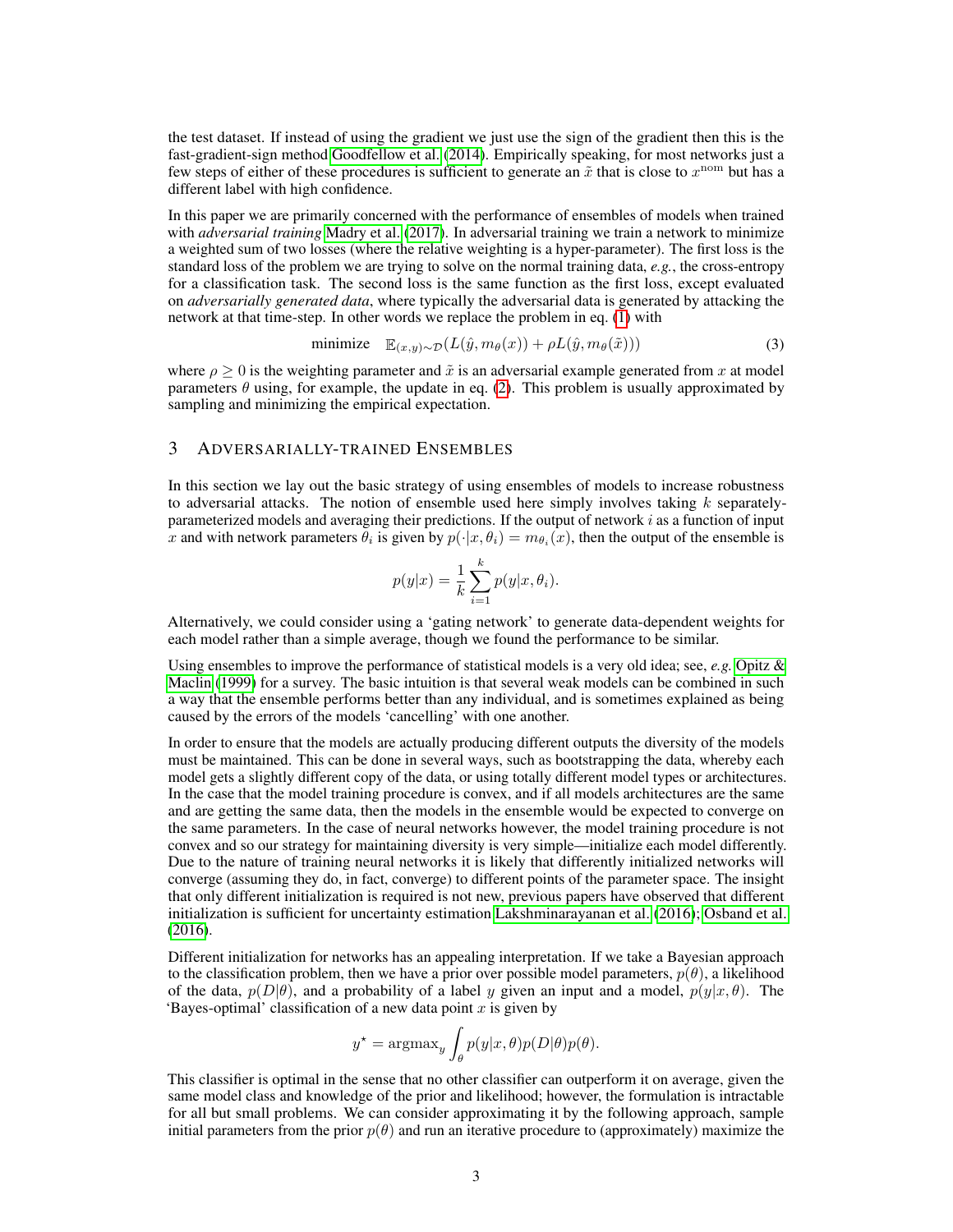#### <span id="page-3-0"></span>Algorithm 1 Adversarial ensemble training using PGD under  $\ell_{\infty}$  norm constraint

**input:** k neural networks  $m_{\theta_i}$ ,  $i = 1, ..., k$ ; attack steps N; step sizes  $\eta$ ,  $\hat{\eta}$ ; initial variance  $\sigma$ ; adversarial loss weighting  $\rho$ ; perturbation width  $\delta$ **initialize:** neural network parameters  $\theta_i^0$  randomly,  $i = 1, ..., k$ 

for time-step  $t = 0, 1, \ldots,$  do

sample input minibatch  $(x, \hat{y}) \sim \mathcal{D}$ initialize  $\tilde{x}^0 = x + \epsilon$  where  $\epsilon \sim \mathcal{N}(0, \sigma^2 I)$ define  $\mathcal{B} = \{x' \mid ||x - x'||_{\infty} \le \delta\}$ for  $k = 0, ..., N - 1$  do

$$
\tilde{x}^{k+1} = \Pi_{\mathcal{B}}(\tilde{x}^k + \hat{\eta} \nabla_x L(\hat{y}, \frac{1}{k} \sum_{i=1}^k m_{\theta_i}(\tilde{x}^k)))
$$

end for

update parameters for each  $i = 1, \ldots, k$ :

$$
\theta_i^{t+1} = \theta_i^t - \eta \nabla_{\theta_i} \left( L(\hat{y}, \frac{1}{k} \sum_{j=1}^k m_{\theta_j^t}(x)) + \rho L(\hat{y}, \frac{1}{k} \sum_{j=1}^k m_{\theta_j^t}(\tilde{x}^N)) \right)
$$

end for

likelihood  $p(D|\theta)$ . Very loosely speaking, we can consider this procedure as approximately sampling from the posterior over models  $p(\theta|D) \propto p(D|\theta)p(\theta)$ . Consequently, we output the classification

$$
y^* = \operatorname{argmax}_y \sum_{i=1}^k p(y|x, \theta_i),
$$

*i.e.*, the best guess of the ensemble. The role of initialization therefore is that of sampling from our prior over possible model parameters.

Adversarial training of Ensembles Up to this point we have discussed the use of ensembles for improving classification performance and approximating the Bayes optimal classifier. Typically speaking neural networks appear to not benefit much from ensembling in terms of nominal performance. Here, however, we make the claim that adversarially trained ensembles of networks provide a level of robustness to adversarial attacks. When using ensembles the loss function for adversarial training in [\(3\)](#page-2-0) is replaced by the mean of the loss over the k models, *i.e.*, now we want to solve

minimize 
$$
\mathbb{E}_{(x,y)\sim\mathcal{D}}\left(L(\hat{y}, \frac{1}{k}\sum_{i=1}^k m_{\theta_i}(x)) + \rho L(\hat{y}, \frac{1}{k}\sum_{i=1}^k m_{\theta_i}(\tilde{x}))\right)
$$
 (4)

over variables  $\theta_i$ ,  $i = 1, ..., k$ , and where  $\tilde{x}$  is an adversarial example generating by attacking the entire ensemble. The exact procedure is outlined in Algorithm [1.](#page-3-0) We demonstrate empirically in the numerical results section that this procedure increases robustness to adversarial inputs. Following these results, we offer an analysis and hypothesis why ensembles outperform single models, even when controlling for number of parameters.

### 4 EXPERIMENTAL SETUP

#### 4.1 MODELS COMPARED

Non-Adversarial Benchmarks The Baseline model for our investigation is a Wide ResNet [\(Zagoruyko & Komodakis, 2016\)](#page-9-6) consisting of a  $3 \times 3$  convolution layer, followed by three layers containing 28 ResNet blocks of width factor 10, followed by batch normalization [Ioffe &](#page-8-12) [Szegedy](#page-8-12) [\(2015\)](#page-8-12) layer, followed by a ReLU [\(Nair & Hinton, 2010\)](#page-8-13), and by a final linear layer projecting into the logits of the CIFAR-10 classes. All models we experimented with here are variations on this architecture, and where hyperparameters are not explicitly referenced, they are assumed to be the same as this base model. Ensemble2 contains two copies of the baseline architecture. This has twice the number of parameters of the baseline. Together with the base model, these constitute our non-adversarially trained benchmarks.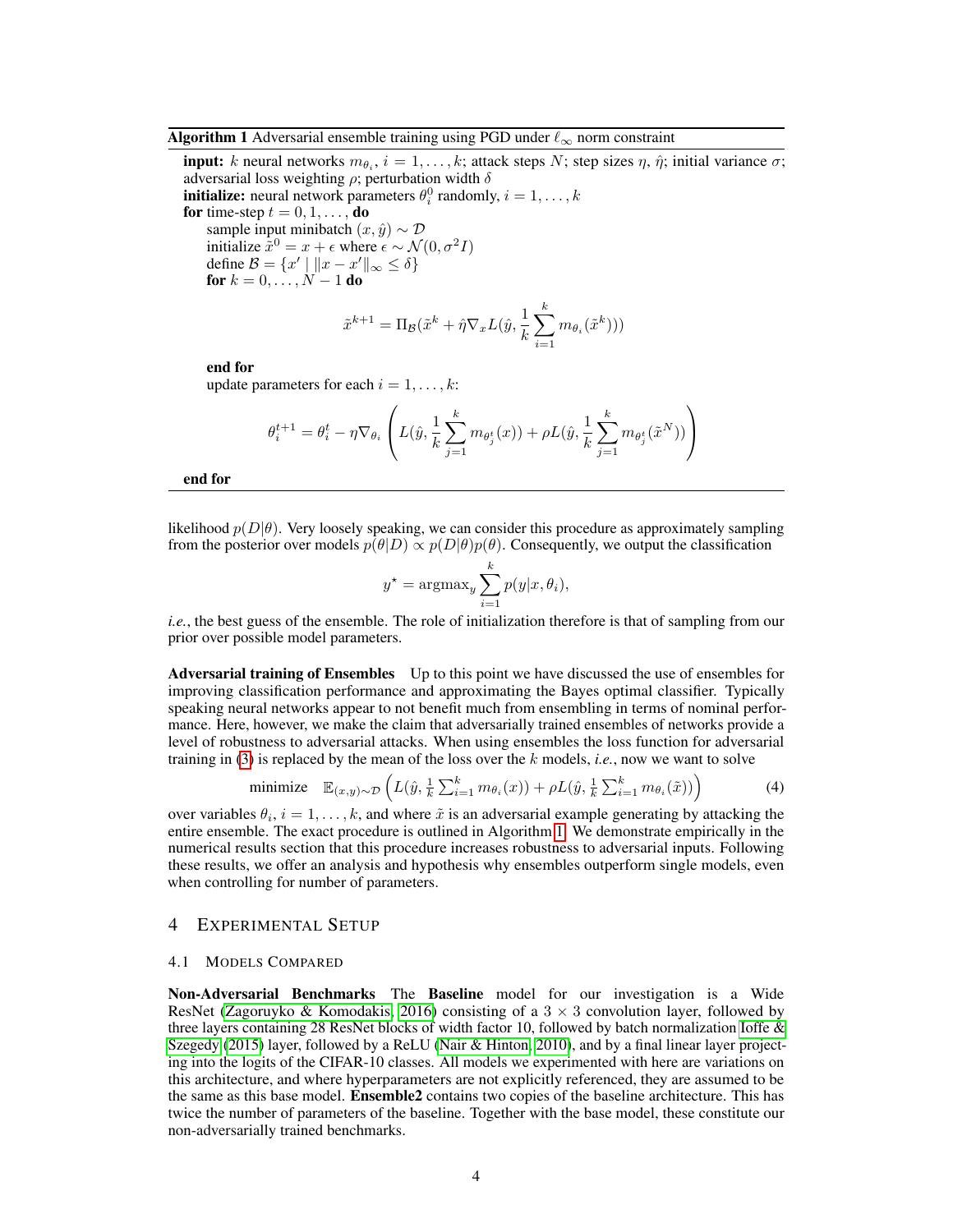<span id="page-4-0"></span>

Figure 1: Schematic depiction of classes of models compared in this paper. Here,  $n$  indicates the number of parameters in the base model,  $\hat{y}$  indicates the ground trouth label, x is a clean input from the dataset,  $\tilde{x}$  is that input after a number of steps of the chosen adversarial training attack (7 steps of IFGSM in our experiments),  $y$  is the output distribution according to the network based on clean input x, and  $\tilde{y}$  is the output based on adversarial input  $\tilde{x}$ . Adversarially trained networks are shown to have two inputs (and two losses) for compactness, but in practice two parameter-sharing copies of the network will be instantiated, with one taking clean input, the other taking adversarial input, and their losses will be computed separately and averaged before optimisation.

Adversarial Models When adding adversarial training to the baseline architecture, we obtain our SingleAdv benchmark, which has the same number of parameters as the baseline. When trained with adversarial training, whereby the whole ensemble is attacked by Iterated Fast Gradient Sign Method (IFGSM) [\(Kurakin et al., 2016\)](#page-8-14) at each training step to obtain adversarial inputs, we refer to the ensemble as **Ensemble2Adv**. This ensemble has as many parameters as its non-adversarially-trained counterparts.

Comparisons to Ensemble2Adv In order to compare Ensemble2Adv to the SingleAdv benchmark while controlling for number of parameters, we introduce a variant **DoubleAdv** of this benchmark with ResNet blocks of width 15, which yields roughly the same number of parameters as Ensemble2Adv. Finally, we train two separately parameterised instances of SingleAdv and ensemble them at test time for the purpose of evaluating the hypothesis that it is adversarial training of ensembles that provides and advantage, and call this test-time model SeparateEnsemble2Adv.

The model variations described here are illustrated in Figure [1,](#page-4-0) which can serve as a basis for repeating these experiments with a different base model architecture.

#### 4.2 TRAINING PROCEDURE

We train and evaluate our models on CIFAR-10 [\(Krizhevsky & Hinton, 2009\)](#page-8-15). We use similar hyperparameters to [Zagoruyko & Komodakis](#page-9-6) [\(2016\)](#page-9-6), with additional iterations to account for the fact that minimizing the adversarial objective requires more training steps. We train all models for 500,000 iterations using a momentum optimiser with minibatches of size 128, with an initial learning rate of 0.1, a momentum of 0.9, and a learning rate factor (decay) of 0.2 after {30k, 60k, 90k} steps. When doing adversarial training, we train both on "clean" versions of the minibatch images, and on adversarial examples produced by 7 steps of IFGSM, following [Madry et al.](#page-8-8) [\(2017\)](#page-8-8). The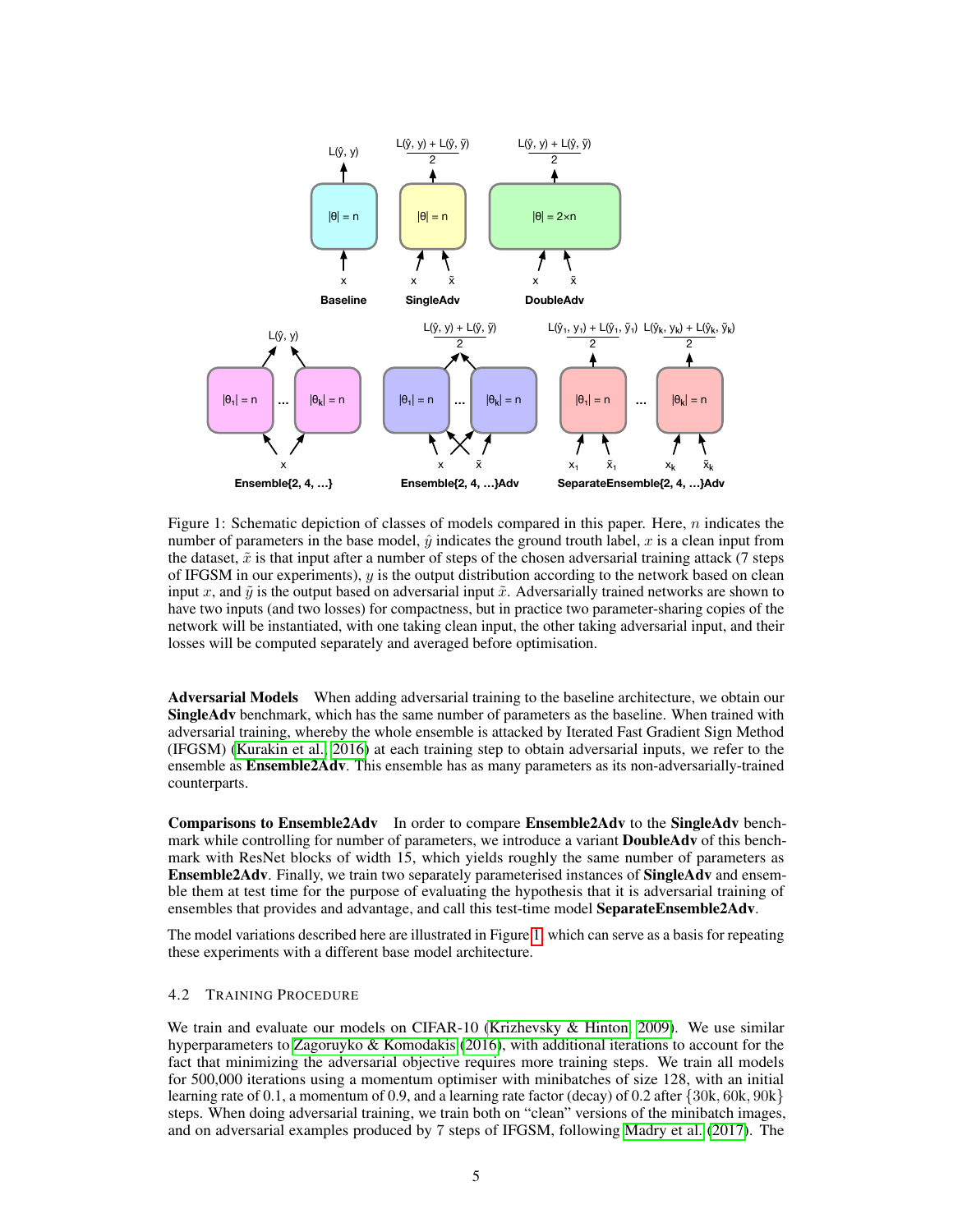cross-entropy losses with regard to the ground truth labels for both the adversarial and clean images are averaged to obtain gradients for the model (*i.e.*  $\rho = 1$ ).

#### 4.3 EVALUATION PROCEDURE

During training, we run an evaluation job which evaluates the accuracy of the model on the entire CIFAR-10 test set. We consider two white-box adversaries, both with a maximum  $L_{\infty}$  perturbation of 8 (out of 255): IFGSM which performs the iterated fast gradient sign method update, which is equivalent to steepest descent with respect to the  $L_{\text{inf}}$  norm [Madry et al.](#page-8-8) [\(2017\)](#page-8-8); [Kurakin et al.](#page-8-14) [\(2016\)](#page-8-14) and PGD which performs projected gradient descent using the Adam [Kingma & Ba](#page-8-16) [\(2014\)](#page-8-16) update rule. During training, we evaluate using IFGSM7, the training adversary which performs 7 iterations of the IFGSM update, also used in [Madry et al.](#page-8-8) [\(2017\)](#page-8-8), as well as PGD5 and PGD20, the 5 and 20-step versions of our PGD attack. Additionally, for the best model, we run these attacks 500 steps in order to estimate the strongest possible attacks.

We further include a black-box adversary in our evaluation procedure. We use a dataset of precomputed adversarial examples, following the procedure in [Liu et al.](#page-8-17) [\(2016\)](#page-8-17) against an ensemble of a Wide ResNet [Zagoruyko & Komodakis](#page-9-6) [\(2016\)](#page-9-6) and VGG-like [Simonyan & Zisserman](#page-8-18) [\(2014\)](#page-8-18) architectures. The two models are trained with standard training procedures and achieve 96.0% and 94.5% accuracy respectively on the CIFAR-10 clean test set, and are ensembled by an arithmetic mean of their logits. The adversary is the **PGD20** adversary which fools all members of the ensemble on 100% of the evaluation set. We note that the exact values for robustness of networks to black box attacks can be highly contingent on the similarity between the original and attacked networks [Uesato](#page-9-4) [et al.](#page-9-4) [\(2018\)](#page-9-4), rather than the true adversarial robustness of the attacked network. However, we include black box accuracies for best practice, as a check against models which achieve illusory robustness through obscured gradients [Goodfellow et al.](#page-7-1) [\(2014\)](#page-7-1).

We trained and evaluated each model with three separate random seeds. Evaluation outliers, caused by occasional crashes of evaluation jobs, are removed according to the following procedure. We compute a smoothed version of each time series by using a centered rolling median window of width 50. We take the absolute difference of each original time series and its smoothed form, compute the mean of the difference, and replace points in the original time series with their smoothed version only when the absolute difference exceeds three standard deviations with this mean. This removes at most two outlier points per model per evaluation in our runs. Evaluation time series for different seeds are then interpolated to obtain results on the same 1000 time-steps, which are then averaged across seeds, per model class.

## 5 RESULTS AND ANALYSIS

We give a numerical break down of evaluation accuracies for the metrics described above, during and at the end training, in Table [1:](#page-6-0) in Table [1a,](#page-6-0) we report the average of the last 10 evaluation steps for all models, and in Table [1b,](#page-6-0) we report the evaluation metrics at the time step where each model obtained the best evaluation score on FGSM5. In Figures [2a](#page-7-8) and [2b,](#page-7-8) we show the evolution of evaluation accuracies for selected metrics. To more thoroughly evaluate the models compared here, we show in Figure [2c](#page-7-8) how the accuracy of our models drops as the number of PGD attack steps increases. We report the evaluation results for 500 steps of PGD of the model snapshots used for Table [1b](#page-6-0) in Table [1c.](#page-6-0)

Figures [2a](#page-7-8) and [2b](#page-7-8) show that adversarially trained models uniformly outperform non-adversarially trained ones. Especially with weaker attacks, such as IFGSM5 and PGD5, non-adversarially trained models exhibit some recovery of robustness to attacks after 2–300,000 steps of training, but this is not stable and decays with further training. We further confirm that even such models which achieve some robustness against weak adversaries have true adversarial robustness close to 0% when the adversarial optimization is run for longer. In contrast, the robustness of adversarially trained models is stable throughout training. We read, in Table [1b,](#page-6-0) that all models incorporating adversarial training do slightly worse on the CIFAR-10 test, suffering a drop of roughly 10 points in accuracy, a phenomenon which was also observed in other work [Madry et al.](#page-8-8) [\(2017\)](#page-8-8). On **PGD20**, the smallest gap between an adversarially trained model and a baseline is 22%. Ensemble2Adv yields an improvement of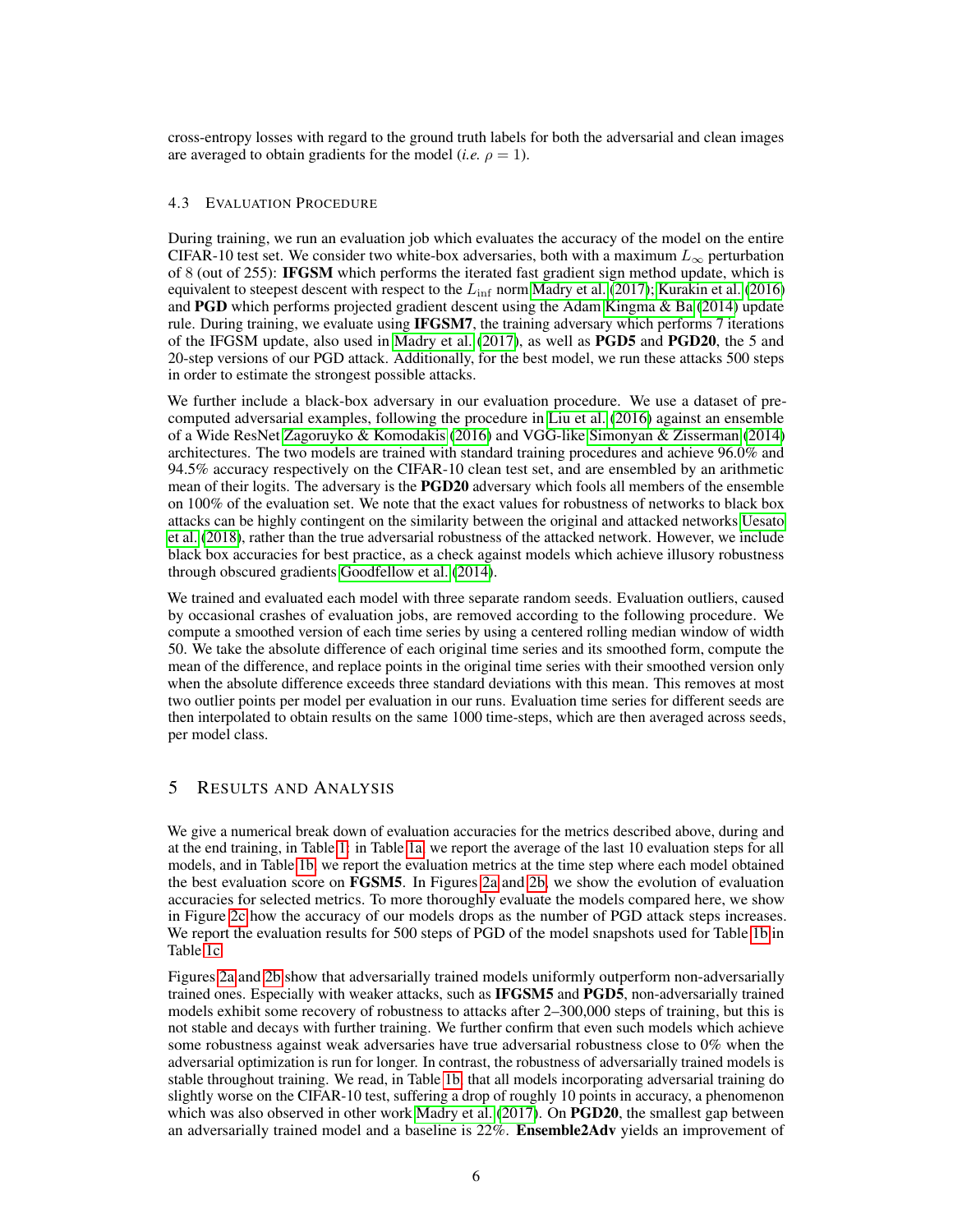|  |  |  | Table 1: Evaluation Results |
|--|--|--|-----------------------------|
|--|--|--|-----------------------------|

<span id="page-6-0"></span>

|                                                               |                 | clean<br>accuracy | IFGSM5<br>accuracy       | PGD <sub>5</sub><br>accuracy               | <b>PGD20</b><br>accuracy | black box<br>accuracy |
|---------------------------------------------------------------|-----------------|-------------------|--------------------------|--------------------------------------------|--------------------------|-----------------------|
| <b>Baseline</b>                                               |                 | 0.94              | 0.34                     | 0.15                                       | 0.01                     | 0.27                  |
| Ensemble2                                                     |                 | 0.94              | 0.59                     | 0.44                                       | 0.30                     | 0.22                  |
| <b>Ensemble4</b>                                              |                 | 0.91              | 0.50                     | 0.40                                       | 0.34                     | 0.26                  |
| SingleAdv                                                     |                 | 0.82              | 0.55                     | 0.44                                       | 0.43                     | 0.80                  |
| <b>DoubleAdv</b>                                              |                 | 0.83              | 0.57                     | 0.46                                       | 0.44                     | 0.82                  |
|                                                               | Ensemble2Adv    | 0.85              | 0.62                     | 0.55                                       | 0.52                     | 0.83                  |
|                                                               | Ensemble4Adv    | 0.87              | 0.66                     | 0.58                                       | 0.53                     | 0.85                  |
| (b) Evaluation results for model at best IFGSM5 training step |                 |                   |                          |                                            |                          |                       |
|                                                               |                 | clean<br>accuracy | <b>FGSM5</b><br>accuracy | PGD5<br>accuracy                           | <b>PGD20</b><br>accuracy | black box<br>accuracy |
| <b>Baseline</b>                                               |                 | 0.95              | 0.57                     | 0.29                                       | 0.09                     | 0.26                  |
| Ensemble2                                                     |                 | 0.95              | 0.65                     | 0.52                                       | 0.38                     | 0.22                  |
| <b>Ensemble4</b>                                              |                 | 0.93              | 0.60                     | 0.48                                       | 0.43                     | 0.24                  |
| SingleAdv                                                     |                 | 0.84              | 0.57                     | 0.46                                       | 0.45                     | 0.81                  |
| <b>DoubleAdv</b>                                              |                 | 0.85              | 0.60                     | 0.48                                       | 0.47                     | 0.84                  |
|                                                               | Ensemble2Adv    | 0.87              | 0.64                     | 0.56                                       | 0.52                     | 0.85                  |
|                                                               | Ensemble4Adv    | 0.88              | 0.67                     | 0.58                                       | 0.52                     | 0.86                  |
|                                                               |                 |                   |                          | (c) Model accuracy after 500 attack steps. |                          |                       |
|                                                               |                 | <b>Ensemble</b>   |                          |                                            |                          |                       |
|                                                               | <b>Baseline</b> | <b>SingleAdv</b>  | <b>DoubleAdv</b>         | $-2$                                       | $-2$ Adv                 | Separate2Adv          |
| IFGSM                                                         | 0.16            | 0.46              | 0.47                     | 0.13                                       | 0.55                     | 0.49                  |
| PGD                                                           | 0.04            | 0.44              | 0.47                     | 0.02                                       | 0.52                     | 0.47                  |

(a) Average of last 10 evaluation steps

7% over a SingleAdv, of 5% over the parameterically equivalent DoubleAdv, and of 29% over the non-adversarially trained Ensemble2Adv.

In Figure [2c,](#page-7-8) we see that while the accuracies of the **Ensemble2Adv** drop more readily as the number of attack steps increases, they preserve a gap 7 accuracy points over the SingleAdv benchmark. Here, we also compare to an ensemble, **Separate2Adv**, where the individual models in the ensemble were separately adversarially trained. We observe that this ensemble produces a robustness to adversarial attacks which is closer to the **SingleAdv** results than to **Ensemble2Adv**, despite having the exact same structure and number of parameters. We present the evaluation accuracies after 500 steps of PGD in Table [1c,](#page-6-0) which maintains the relative ordering and rough gaps between models seen in Table [1b,](#page-6-0) thereby helping validate our results.

## 6 CONCLUSIONS AND FURTHER WORK

In this paper, we provide an empirical study of the effect of increasing the number of parameters in a model trained with adversarial training methods, with regard to its robustness to test-time adversarial attacks. We showed that while increasing parameters improves robustness, it is better to do so by ensembling smaller models than by producing one larger model. Through our experiments, we show that this result is not only due to ensembling alone, or to the implicit robustness of an ensemble of adversarially trained models, but specifically to due to the adversarial training of an ensemble as if it were a single model. Further work should seek to determine whether scaling the number of models in the ensemble while controlling for number of parameters produces significant improvements over the minimal ensembles studied here in an attempt to draw conclusions about why such architectures are generally more robust than larger single models, even under adversarial training.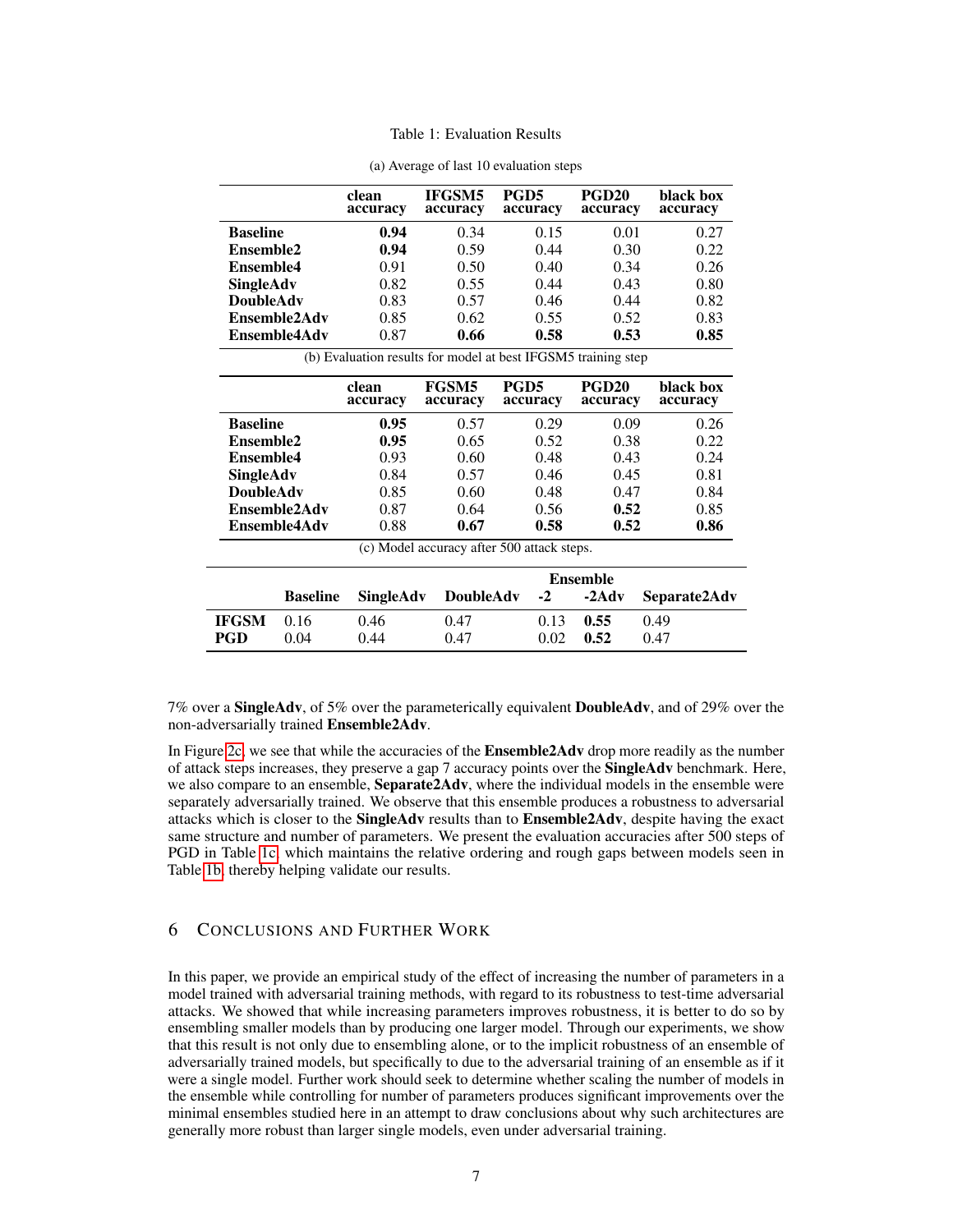<span id="page-7-8"></span>

(a) Evaluation scores over training steps, 5 steps of IFGSM per evaluation.

(b) Evaluation scores over training steps, 20 steps of PGD per evaluation.



(c) Accuracy under PGD attack as a function of the number of attack steps.

Figure 2: Evaluation Curves

## **REFERENCES**

- <span id="page-7-6"></span>Mahdieh Abbasi and Christian Gagné. Robustness to adversarial examples through an ensemble of specialists. 2017. URL <http://arxiv.org/abs/1702.06856>.
- <span id="page-7-3"></span>Naveed Akhtar and Ajmal Mian. Threat of adversarial attacks on deep learning in computer vision: A survey. *arXiv preprint arXiv:1801.00553*, 2018.
- <span id="page-7-5"></span>Anish Athalye, Nicholas Carlini, and David Wagner. Obfuscated gradients give a false sense of security: Circumventing defenses to adversarial examples. Accessed: 2018-02-03, 2018a. URL <https://arxiv.org/abs/1802.00420>.
- <span id="page-7-9"></span>Anish Athalye, Logan Engstrom, Andrew Ilyas, and Kevin Kwok. Synthesizing robust adversarial examples, 2018b. URL <https://openreview.net/forum?id=BJDH5M-AW>.
- <span id="page-7-7"></span>Nicholas Carlini and David Wagner. Defensive distillation is not robust to adversarial examples. *arXiv preprint arXiv:1607.04311*, 2016.
- <span id="page-7-2"></span>Nicholas Carlini and David Wagner. Adversarial examples are not easily detected: Bypassing ten detection methods. In *Proceedings of the 10th ACM Workshop on Artificial Intelligence and Security*, pp. 3–14. ACM, 2017a.
- <span id="page-7-0"></span>Nicholas Carlini and David Wagner. Towards evaluating the robustness of neural networks. In *Security and Privacy (SP), 2017 IEEE Symposium on*, pp. 39–57. IEEE, 2017b.
- <span id="page-7-1"></span>Ian J Goodfellow, Jonathon Shlens, and Christian Szegedy. Explaining and harnessing adversarial examples. *arXiv preprint arXiv:1412.6572*, 2014.
- <span id="page-7-4"></span>Chuan Guo, Mayank Rana, Moustapha Cisse, and Laurens van der Maaten. Countering adversarial images using input transformations. *arXiv preprint arXiv:1711.00117*, 2017.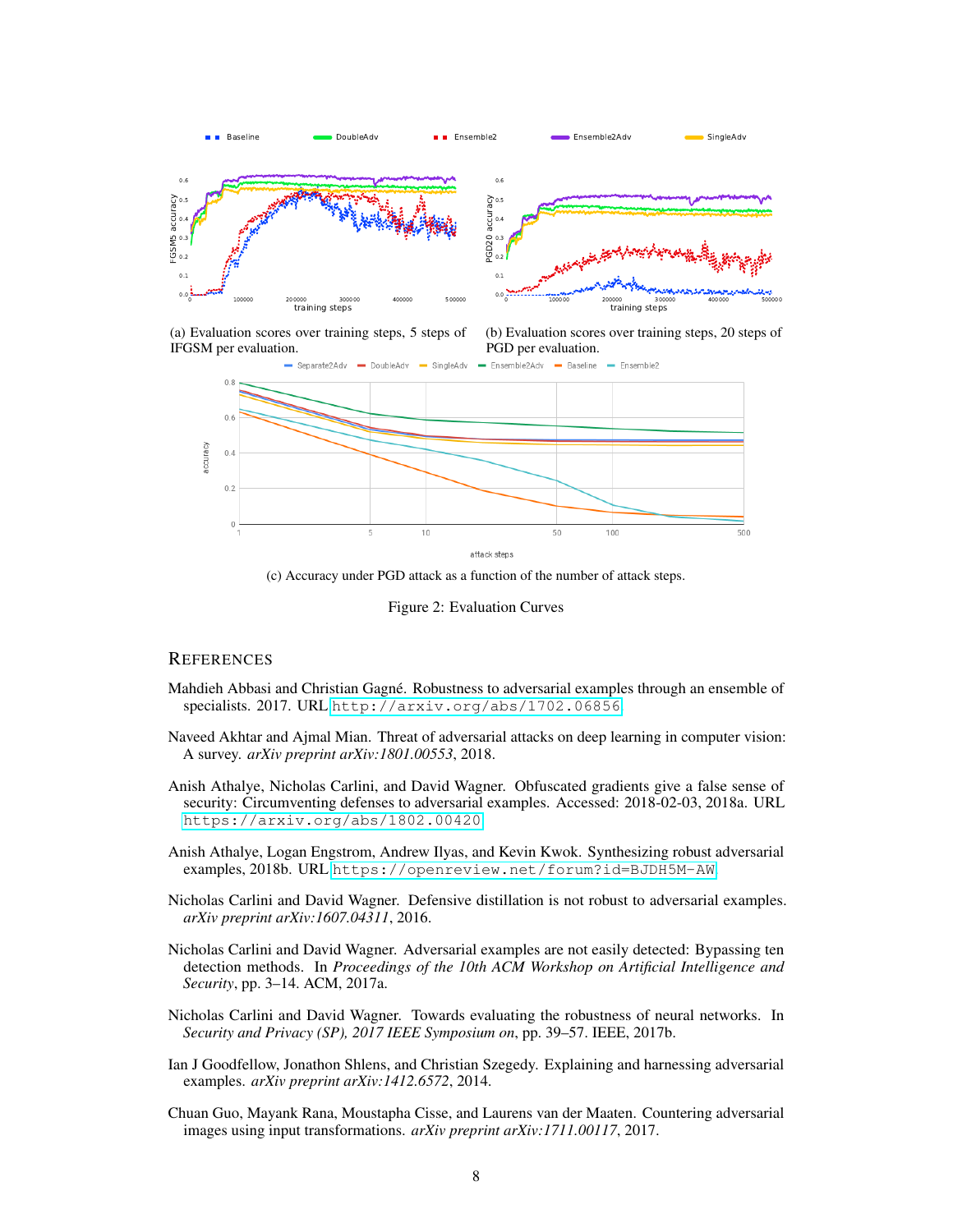- <span id="page-8-1"></span>Sandy Huang, Nicolas Papernot, Ian Goodfellow, Yan Duan, and Pieter Abbeel. Adversarial attacks on neural network policies. *arXiv preprint arXiv:1702.02284*, 2017.
- <span id="page-8-12"></span>Sergey Ioffe and Christian Szegedy. Batch normalization: Accelerating deep network training by reducing internal covariate shift. *arXiv preprint arXiv:1502.03167*, 2015.
- <span id="page-8-2"></span>Robin Jia and Percy Liang. Adversarial examples for evaluating reading comprehension systems. *arXiv preprint arXiv:1707.07328*, 2017.
- <span id="page-8-16"></span>Diederik P Kingma and Jimmy Ba. Adam: A method for stochastic optimization. *arXiv preprint arXiv:1412.6980*, 2014.
- <span id="page-8-15"></span>Alex Krizhevsky and Geoffrey Hinton. Learning multiple layers of features from tiny images, 2009.
- <span id="page-8-0"></span>Alex Krizhevsky, Ilya Sutskever, and Geoffrey E Hinton. Imagenet classification with deep convolutional neural networks. In *Advances in neural information processing systems*, pp. 1097–1105, 2012.
- <span id="page-8-14"></span>Alexey Kurakin, Ian Goodfellow, and Samy Bengio. Adversarial machine learning at scale. *arXiv preprint arXiv:1611.01236*, 2016.
- <span id="page-8-10"></span>Balaji Lakshminarayanan, Alexander Pritzel, and Charles Blundell. Simple and scalable predictive uncertainty estimation using deep ensembles. *arXiv preprint arXiv:1612.01474*, 2016.
- <span id="page-8-6"></span>Fangzhou Liao, Ming Liang, Yinpeng Dong, Tianyu Pang, Jun Zhu, and Xiaolin Hu. Defense against adversarial attacks using high-level representation guided denoiser. *arXiv preprint arXiv:1712.02976*, 2017.
- <span id="page-8-17"></span>Siqi Liu, Zhenhai Zhu, Ning Ye, Sergio Guadarrama, and Kevin Murphy. Improved image captioning via policy gradient optimization of spider. *arXiv preprint arXiv:1612.00370*, 2016.
- <span id="page-8-8"></span>Aleksander Madry, Aleksandar Makelov, Ludwig Schmidt, Dimitris Tsipras, and Adrian Vladu. Towards deep learning models resistant to adversarial attacks. *arXiv preprint arXiv:1706.06083*, 2017.
- <span id="page-8-13"></span>Vinod Nair and Geoffrey E Hinton. Rectified linear units improve restricted boltzmann machines. In *Proceedings of the 27th international conference on machine learning (ICML-10)*, pp. 807–814, 2010.
- <span id="page-8-9"></span>David Opitz and Richard Maclin. Popular ensemble methods: An empirical study. *Journal of artificial intelligence research*, 11:169–198, 1999.
- <span id="page-8-11"></span>Ian Osband, Charles Blundell, Alexander Pritzel, and Benjamin Van Roy. Deep exploration via bootstrapped DQN. In *Advances In Neural Information Processing Systems*, pp. 4026–4034, 2016.
- <span id="page-8-4"></span>Nicolas Papernot, Patrick McDaniel, and Ian Goodfellow. Transferability in machine learning: from phenomena to black-box attacks using adversarial samples. *arXiv preprint arXiv:1605.07277*, 2016.
- <span id="page-8-5"></span>Nicolas Papernot, Patrick McDaniel, Ian Goodfellow, Somesh Jha, Z Berkay Celik, and Ananthram Swami. Practical black-box attacks against machine learning. In *Proceedings of the 2017 ACM on Asia Conference on Computer and Communications Security*, pp. 506–519. ACM, 2017.
- <span id="page-8-18"></span>Karen Simonyan and Andrew Zisserman. Very deep convolutional networks for large-scale image recognition. *arXiv preprint arXiv:1409.1556*, 2014.
- <span id="page-8-7"></span>Yang Song, Taesup Kim, Sebastian Nowozin, Stefano Ermon, and Nate Kushman. Pixeldefend: Leveraging generative models to understand and defend against adversarial examples. *arXiv preprint arXiv:1710.10766*, 2017.
- <span id="page-8-3"></span>Christian Szegedy, Wojciech Zaremba, Ilya Sutskever, Joan Bruna, Dumitru Erhan, Ian Goodfellow, and Rob Fergus. Intriguing properties of neural networks. *arXiv preprint arXiv:1312.6199*, 2013.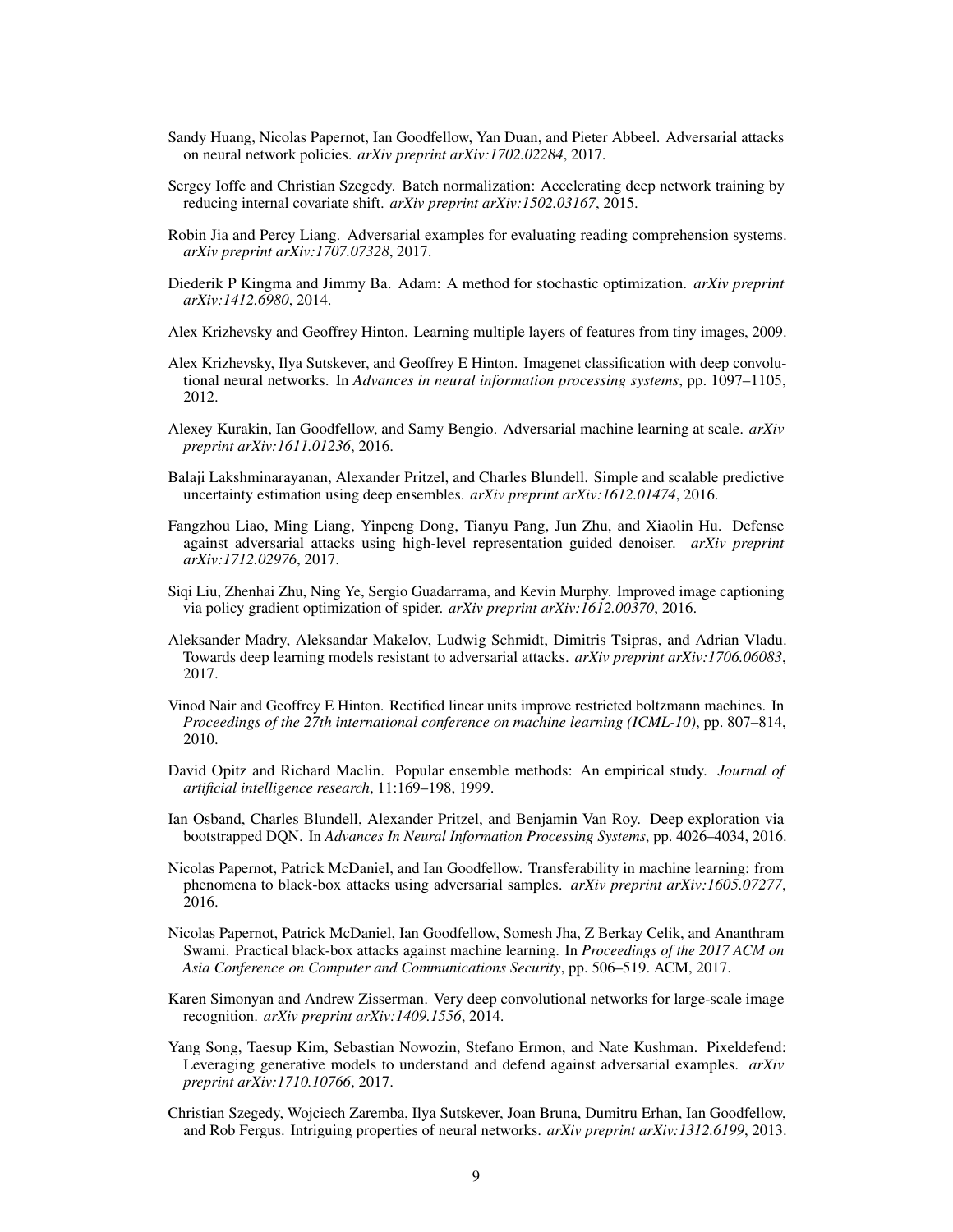- <span id="page-9-5"></span>Andrej Junginger Holger Ulmer Thilo Strauss, Markus Hanselmann. Ensemble methods as a defense to adversarial perturbations against deep neural networks. 2017. URL [https://arxiv.org/](https://arxiv.org/abs/1709.03423) [abs/1709.03423](https://arxiv.org/abs/1709.03423).
- <span id="page-9-0"></span>Florian Tramer, Alexey Kurakin, Nicolas Papernot, Dan Boneh, and Patrick McDaniel. Ensemble ` adversarial training: Attacks and defenses. In *ICLR*, 2018.
- <span id="page-9-4"></span>Jonathan Uesato, Brendan O'Donoghue, Aaron van den Oord, and Pushmeet Kohli. Adversarial risk and the dangers of evaluating against weak attacks. In *The 35th International Conference on Machine Learning (ICML)*, 2018.
- <span id="page-9-1"></span>David Warde-Farley and Ian Goodfellow. Adversarial perturbations of deep neural networks. *Perturbations, Optimization, and Statistics*, pp. 311, 2016.
- <span id="page-9-2"></span>Cihang Xie, Jianyu Wang, Zhishuai Zhang, Zhou Ren, and Alan Yuille. Mitigating adversarial effects through randomization. *arXiv preprint arXiv:1711.01991*, 2017.
- <span id="page-9-3"></span>Xiaoyong Yuan, Pan He, Qile Zhu, Rajendra Rana Bhat, and Xiaolin Li. Adversarial examples: Attacks and defenses for deep learning. *arXiv preprint arXiv:1712.07107*, 2017.
- <span id="page-9-6"></span>Sergey Zagoruyko and Nikos Komodakis. Wide residual networks. *arXiv preprint arXiv:1605.07146*, 2016.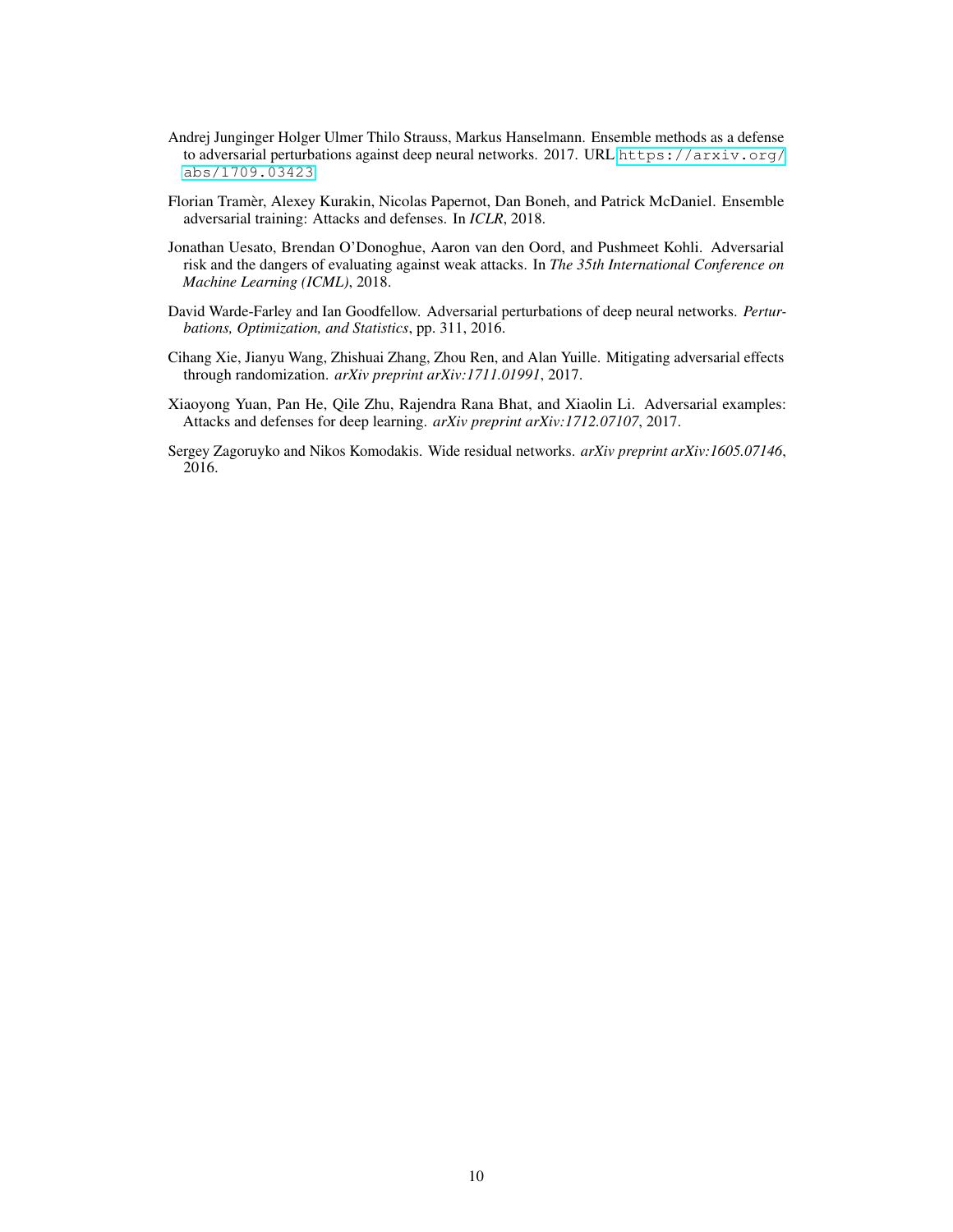# A ADDITIONAL EVALUATION

We performed a number of additional evaluation experiments to increase our confidence in evaluating against the strongest possible attacks. In these evaluations, a common concern is that because the proposed ensembling mechanism involves applying a softmax within each individual model before averaging the probabilities, this softmax could mask gradients due to saturating the softmax [\(Carlini](#page-7-0) [& Wagner, 2017b\)](#page-7-0).

To address this concern, we run a number of experiments which remove this softmax. More concretely, denote the logits of model k as  $z = Z(x, \theta_k)$ , so that  $p(y|x, \theta_k) = softmax(Z(x, \theta_k))$  where both  $p(y)$  and z are represented by vectors with shape matching the number of possible labels. Then, following [Carlini & Wagner](#page-7-0)  $(2017b)$ , the loss function we use in each adversary is

$$
Z(x, \theta_k)_t - \max_{i \neq t} Z(x, \theta_k)_i
$$

where t is the correct label. This loss is less than 0 if and only if x is misclassified by model  $k$ .

We then perform projected gradient descent on this objective. We continued doubling the number of iterations until the accuracy under attack stopped decreasing.

#### A.1 SUBMODEL EVALUATION

Using our best model, **Ensemble4Adv**, we evaluated each model in the ensemble separately. We attack each model using the procedure described above. We note that this evaluation procedure very closes matches [Madry et al.](#page-8-8) [\(2017\)](#page-8-8), in that gradients are taken with respect to the same model architecture (a Wide ResNet without the final softmax) trained using similar training procedures (adversarial training). Empirically, PGD performs nearly as well as the best adversaries against the model used by [Madry et al.](#page-8-8) [\(2017\)](#page-8-8), so we might expect it to perform similarly against the model evaluated here. Figure [3](#page-11-0) shows results against PGD with increasing numbers of iterations - we note that accuracy plateaus after 100 iterations.

Table [2](#page-10-0) reports accuracy against our strongest adversary. Interestingly, the most robust single model has 43.9% adversarial accuracy, slightly lower than the model in [Madry et al.](#page-8-8) [\(2017\)](#page-8-8), and significantly less than the best attack against the entire ensemble. Further, many of the other models have adversarial accuracy significantly lower than this.

<span id="page-10-0"></span>One possible explanation is that individual models tend to have higher confidences on the images on which they are adversarially robust, and thus receive a larger weight in the ensemble on their adversarially robust predictions, compared to their incorrect predictions. We have not investigated this hypothesis, but believe it is an interesting direction for future research. We cannot completely rule out the possibility that a stronger adversary could further reduce the accuracy of the full ensemble, but we have made a best effort to evaluate the ensemble against the strongest possible attacks, which we describe in the section below.

|                                  | clean<br>accuracy | adversarial<br>accuracy |
|----------------------------------|-------------------|-------------------------|
| Model 1                          | 63.8              | 34.4                    |
| Model 2                          | 79.1              | 43.9                    |
| Model 3                          | 69.1              | 38.7                    |
| Model 4                          | 49.0              | 23.7                    |
| <b>Ensemble</b>                  | 87.6              | 49.7                    |
| <b>Ensemble (remove softmax)</b> | 86.4              | 48.7                    |

|  | Table 2: Evaluation against strongest adversary |  |  |  |
|--|-------------------------------------------------|--|--|--|
|--|-------------------------------------------------|--|--|--|

## A.2 ENSEMBLE ATTACKS

In the experiments reported in the main body of the paper, we treated the entire ensemble as a single differentiable model for performing adversarial evaluations. Here, we also consider a number of